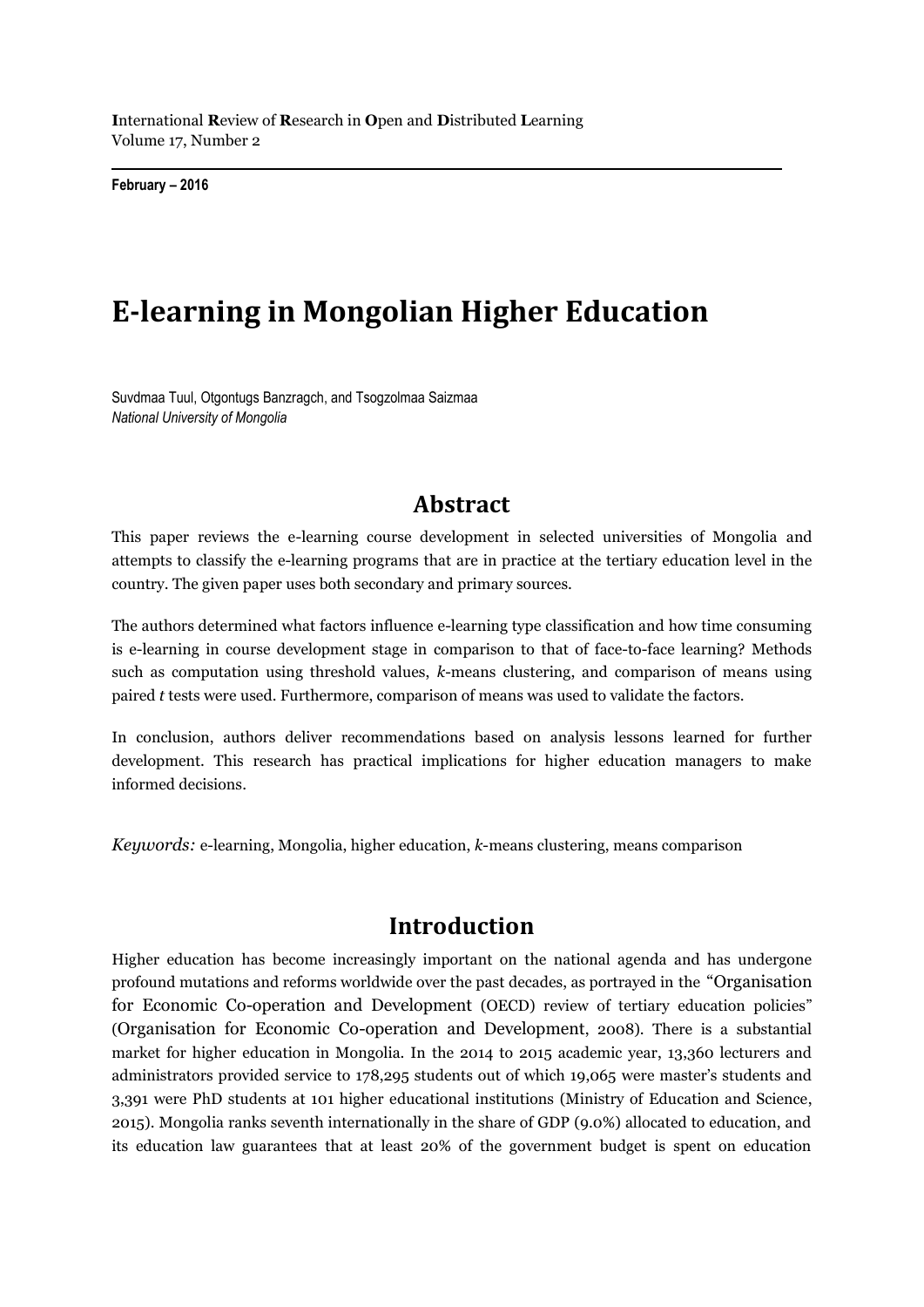(Government of Mongolia, 2006). However Mongolian higher education receives only 12% of that amount (Asian Development Bank Institute, 2010).

Global trends in higher education include the expansion of higher education systems, wider participation, emergence of new players, more diverse profiles of institutions, programmes and students, continuing advancement and rapid integration of new technology, greater internationalisation, increasing pressures on costs and new modes of financing, growing emphasis on market forces (competition and signalling mechanisms), new modes of governance stressing performance, and quality and accountability (Tremblay, Lalancette, & Roseveare, 2012).

E-learning is a global phonemon over the last decades in higher education. Likewise, E-learning initiatives can be a cost-effective method of delivering higher education in Mongolia with its vast territory and sparse population. There were numerous e-learning materials developed over the last couple of years. However, there is a limited research on e-learning in Mongolia.

Mongolia has adequate infrastructure to develop e-learning. This achievement is a result of the E-Mongolia National Program 2005–2012 which aimed to become one of the most Information and Communications Technology (ICT) developed 10 countries in the Asia pacific region. Out of 144 nations, Mongolia ranked 61st in ICT use, 83rd in higher education and training, and 80th in Internet access in schools in the 2014–2015 Global Competitiveness Report (World Economic Forum, 2015). A study by the International Trade Union (ITU) and the United Nations Educational, Scientific, and Cultural Organization (UNESCO; 2013) indicates that in Mongolia, 16.4% of population use internet and 16% of households have an Internet connection. In 2012, Mongolia ranked per 100 inhabitants, 100th of 183 counties in fixed broadband penetration, 61st of 128 countries in mobile broadband penetration (ITU & NESCO, 2013). Furthermore, Mongolia ranked  $92<sup>nd</sup>$  out of 166 economies worldwide in the information development index in 2013 (ITU, 2014).

## **Research Methodology**

The study puts emphasis on the developmental stage of an e-learning course. This study is carried out to investigate the following research questions:

1. What types of e-learning exists in Mongolia, and how can we classify them?

2. What factors influence the e-learning classification? What has been the motivation or incentive to develop e-learning programs at universities?

3. How labor intensive is e-learning in comparison to face-to-face learning in the developmental stage? In order to measure and compare we have broken down the task into 2 questions. How much time do faculty members dedicate to e-course development? How much is it in comparison to face-to-face learning?

4. In what ways has the legislative and regulatory framework coordinated e-learning?

A mixed method research design (Creswell, 2012) including the collection and quantitative analysis of questionnaire data followed by qualitative analysis of focus group interview data was used to address the research questions. The study utilized purposeful sampling when selecting the population.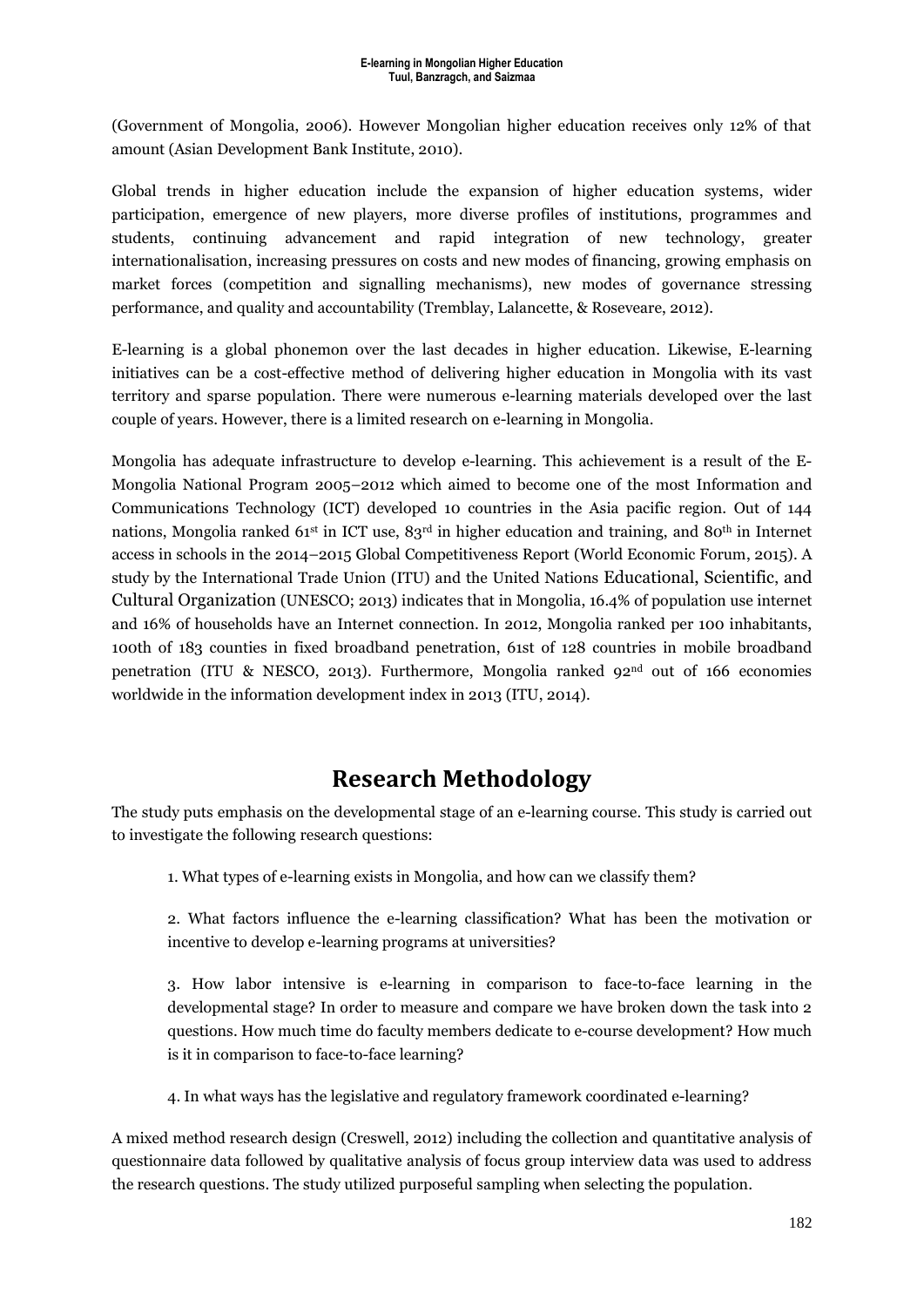The methodology for investigating the first three research questions is survey. Initially, the authors contacted the respective universities to get information about lecturers who developed e-learning materials or tools. The information about lecturers that have developed the e-learning course were retrieved from the following three sources: university records of acceptance of e-course, author presentations in the respective e-learning thematic conferences, and snowball-star, a heuristic method which asks the professionals about their fellows (Patton, 2001). Because snowball sampling is hardly representative of the larger study population, it is primarily used for exploratory purposes. The reason for choosing the snowball method is that there are no statistics in the national or institutional level regarding e-learning.

For the purposes of this article we will use the following terms (Allen & Seaman, 2011):

- Traditional method of teaching occurs when content is delivered face-to-face to students.
- Web facilitated courses, are those courses that have 1% to 29% of the course content delivered online. It may use course management system (CMS) or web pages to post the syllabus and assignments
- Blended or hybrid courses are differentiated from online and face-to-face courses as having anywhere from 30% to 80% of the course content delivered online. Even though blended learning has significant proportion its content is delivered online, it has number of face-toface meetings.
- Online courses are defined as those courses with at least 80% of the course content delivered online.

### **Instrument Development and Data Analysis**

The survey was designed to collect quantitative and qualitative information about the profile of university teachers training on e-learning and estimated time spent on developing e-learning courseware.

The survey had three sections consisting of 14 questions on demographics, 15 questions on e-learning and three questions on face-to-face learning was developed. There were four open ended and 28 multi-choice questions with 77 items. Afterwards, a pilot test was conducted on two lecturers followed by revision of three survey questions.

The study was conducted from November 25, 2014 to February 20, 2015. The invitation to participate in the survey was distributed to 419 university lecturers via email. These lecturers present the population that developed e-learning course in higher education. The letter of informed consent explained the objective and expected outcome of the survey. In total 58 university lecturers participated in the survey on a voluntary basis and therefore the return rate was 13.84%. The low return rate was due to the fact that survey respondents were not compensated and participated on voluntary basis.

The data from the Google forms were imported into Microsoft Excel 2010 then into SPSS version 18. Frequency was calculated for each of the questions and some outliers were removed. Afterwards, we clustered using the same items separately using the *k*-means approach which was used to measure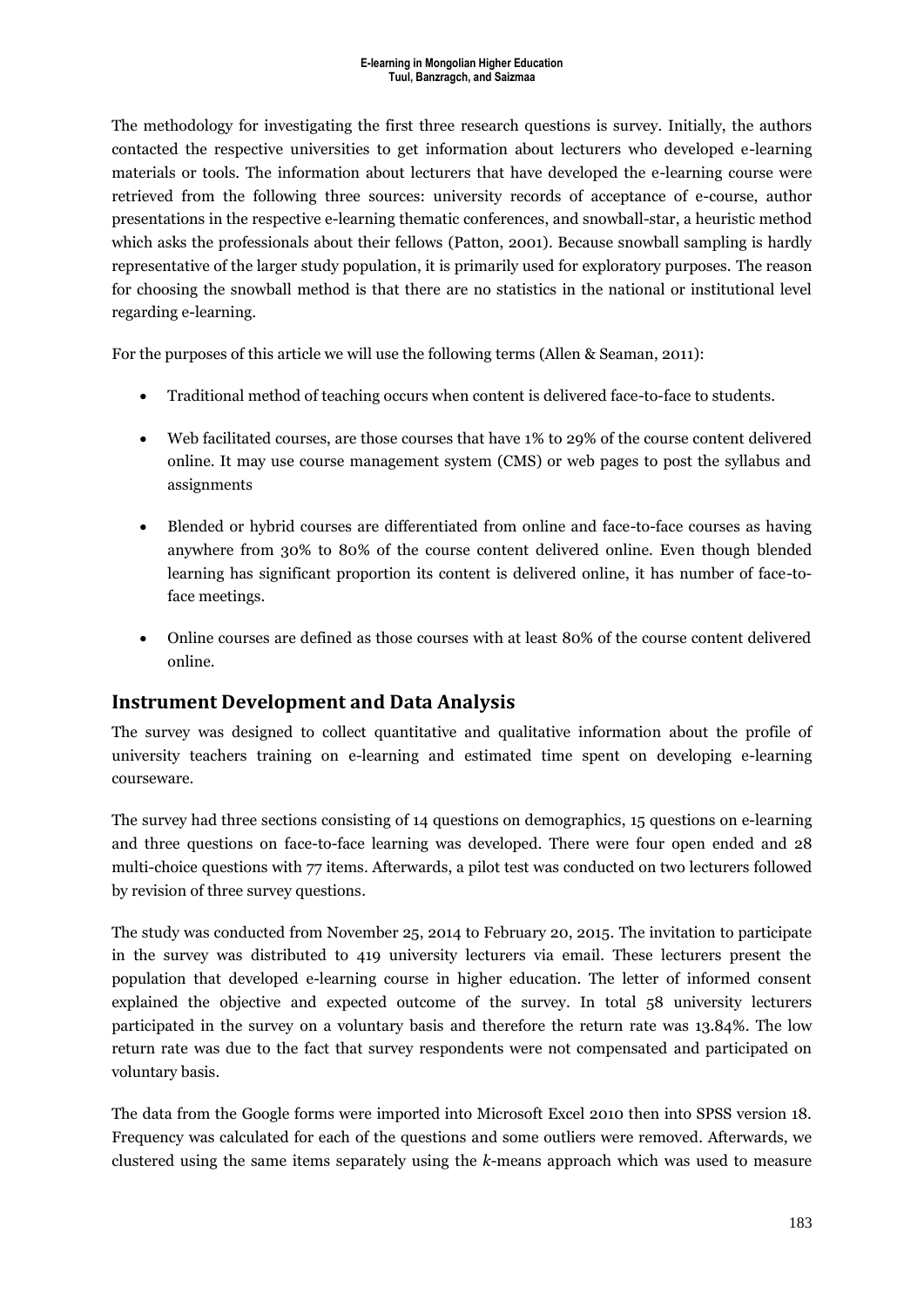and group items by minimizing the square of the Euclidean distance. Comparison of means was executed in order to find out the factors that influenced e-learning classification.

The methodology for the fourth research question was document analysis and focus group interviews with a purposive sub-sample of the participants. Interview protocol was developed. A series of interviews was carried out based on an interview protocol. Fourteen institutions including four public universities and research institutes were visited and 10 resources persons were interviewed at their offices such as the former director of an e-school, the project leader of the Mongolian University of Science and Technology (MUST), IT department director of the Mongolian University of Life Science (MULS), a researcher in e-learning, the team leader of the school of business and economy, NUM, and the team leader of the project of MUST.

This helped the researcher understand the strengths, weaknesses, opportunities, and threats in the development of e-learning in tertiary education. Focus group interviews in educational research use purposive sub-samples to provide specific data on peoples' views and attitudes (Creswell, 2012). Interview data were used to further clarify the quantitative data provided by the whole sample.

The logic of the criterion approach means that you select participants that meet predetermined criteria (Patton, 2001). A major benefit to criterion and snowball sampling is that it ensures an equivalent analysis.

First of all, the respondents were asked to choose their detailed research fields in the questionnaire. The fields of science were classified according to "the Frascati manual on the proposed standard practice for surveys on research and experimental developmental survey" (Organisation for Economic Co-operation and Development, 2007). Afterwards, it was merged into the main fields of science.

The second means of collecting data and information is by reviewing and analyzing documents in the forms of laws, prevailing government regulations and guidelines, as well as university bylaws, internal regulations and guidelines that appertain to e-learning, intellectual property rights, and performancemeasuring guidelines for faculty members at both sectoral and institutional levels.

## **Demographics**

The survey respondents had following characteristics. By gender, 67.2% of the respondents were women. Out of a total of 5642 faculty member of Mongolian higher education, 52.89% are women (Ministry of Education and Science, 2015). The 33.3% of respondents were senior lecturers, 22.8% were lecturers, and 17.5% were associate professors. According to the national aggregates, 38.21% are lecturers, 23.72% are senior lecturers, and 11.33% are associate professors.

The lecturers who developed e-learning were experienced faculty members as they worked eight to 22 years with a mean of 17.19 years of employment, taught at their current university from three to 22 years with mean of 13.71 years, and taught their current course from three to 22 years with mean of 7.17 years.

The lecturers chose their respective science fields. The science fields were classified according to the OECD Frascati manual (Organisation for Economic Co-operation and Development, 2007). The 37.9% of the respondents were teaching in each of the natural sciences, engineering, and technology, whilst 15.5% were majoring social sciences, and 6.9% in humanities.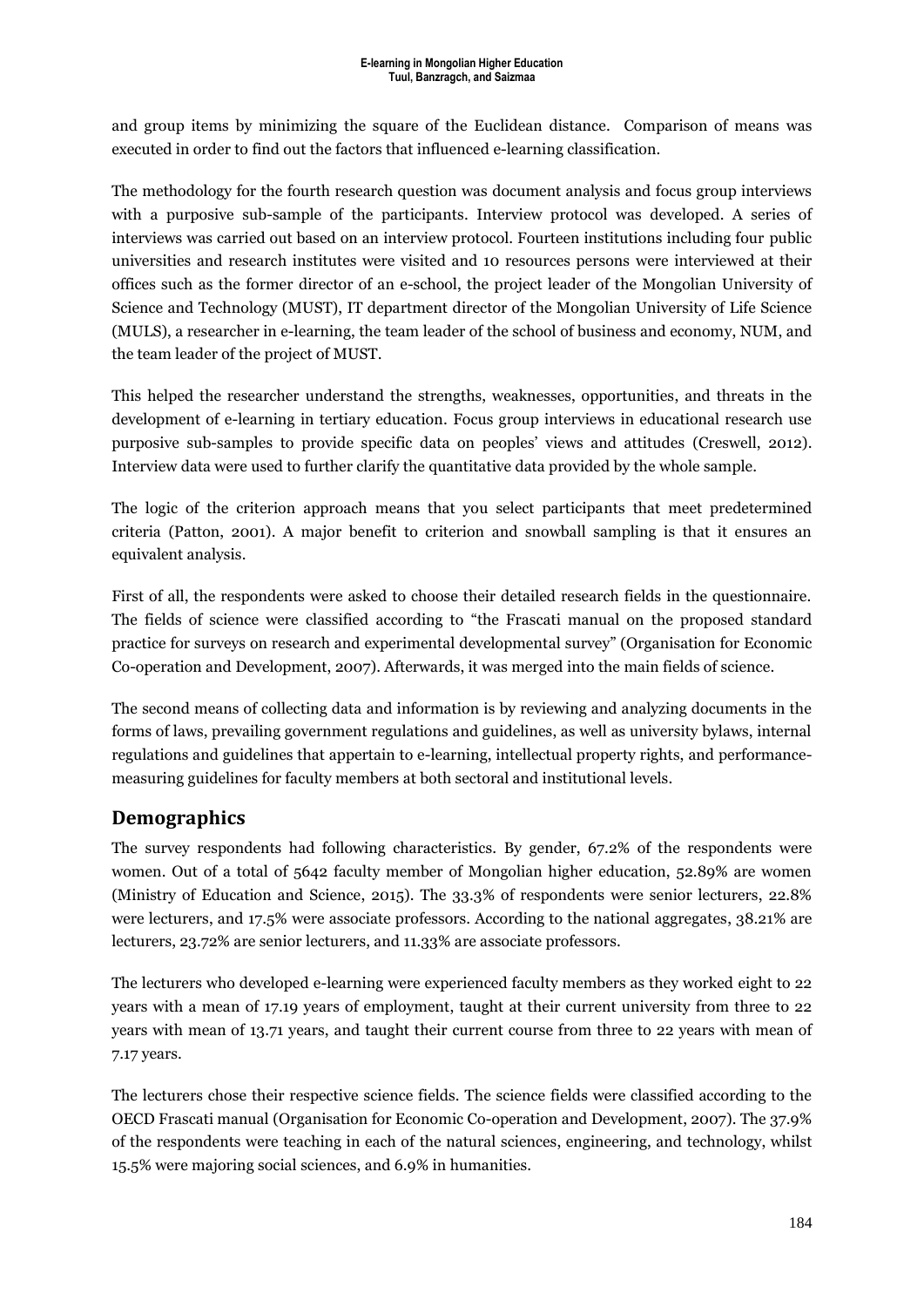A competency is the ability to meet individual and social demands successfully, or to carry out a task or activity. The ability to use knowledge and information interactively is one of the key competences in the twenty-first century (Organisation for Economic Co-operation and Development, 2002). Likewise, one of the key competencies of university lecturers is the ability to use new technology. Faculty development plays an important role in building this competency. The majority of respondents (74.1%) said they participated in e-learning training: 34.5% of respondents were involved in one to three days training, 27.5% were trained four to 10 days, 6.9% were trained up to one month, and only 5.1% were trained more than one semester. Funding for training of 60.3% of respondents was provided by the university or faculty. Lecturers have interest in e-learning as 8.6% of them used private funding. The fact that a quarter or 25.9% of respondents were not involved in training and that 36.2% of respondents said they do not use any learning theory to develop e-learning, highlights the importance of faculty re-training on e-learning.

The question 11 asked the respondents about Learning Management System (LMS) that they use at universities. In total, 57.9% of respondents said their universities have locally developed LMS in the Mongolian language, 17.5% informed that they use other systems such as MOODLE or MOOCs, 10.5% notified that LMS is under construction, and 14% stated that their universities have no LMS in place.

## **Results**

The survey instrument and interview presented following results.

### **Why the lecturers develop e-learning?**

The majority of respondents said the purpose to develop e-learning was to direct knowledge building (37.9%), provide students with information (36.2%), and engage in discussion or e-forums (13.8%). Some respondents said they applied cognitivist (10.3%), behaviorist (6.9%), and constructivist (3.4) approaches to develop e-learning.

## **The Classification of E-learning**

In our research we considered that one semester consists of 16 weeks. To classify e-learning types, we choose Question 24 which asked the respondents how comprehensive is the e-learning that they have developed? The question is composed of 11 components such as (a) curriculum, (b) lecture, (c) seminar and lab works, (d) self-check quiz, (e) mid-term exam and assignments, (f) course book and other supporting printed materials, (g) supporting photo gallery, audio and video, (h) glossary, (i) research database, (j) past exams, (k) guide and help for e-learners. First of all, we asked the respondents to identify the number of developed units in intervals such as 1, 2, 3-5, 6-10, 11-15, equal or more than 16 units or 1 semester. Afterwards, authors decoded range intervals into scale to conduct classification analysis, compare means and regression. The scaled values are 1, 2, 4, 8, 13, and 16 respectively.

Initially, *integrated\_e\_learning* value is created after totaling and averaging scaled values of the first six components. We summed the number of items of the five components such as lecture, seminar and lab work, self-assessment quiz, mid-term exam and assignments, and course book and other supporting printed materials. We excluded curriculum for further analysis as every course had this component. Components such as a supporting photo gallery, and audio and video material; a glossary;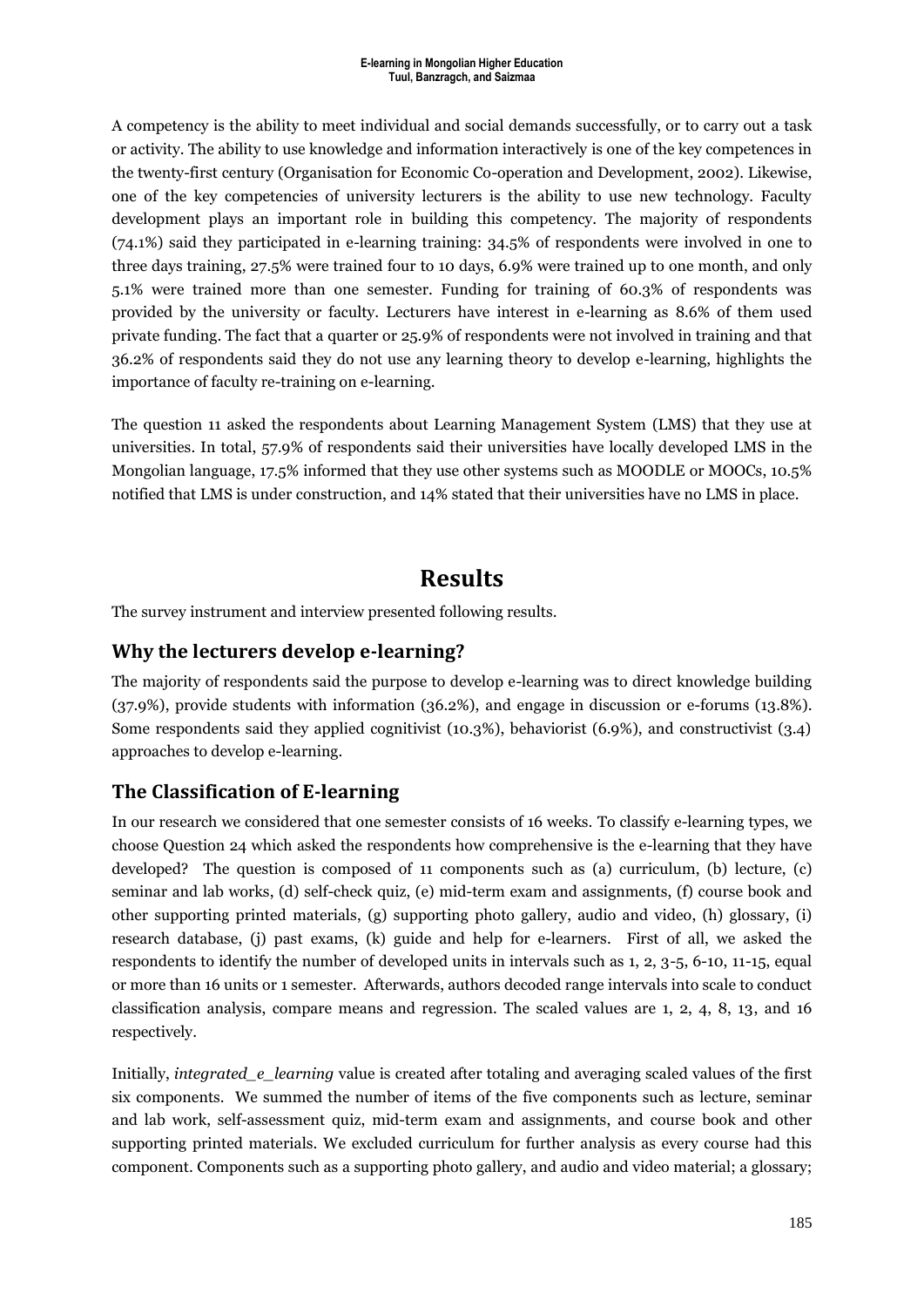a research database; past exams; a guide and help for e-learners were excluded from further computation as they were too detailed, received few responses, and were course specific. Then, an imputed variable called *E-learning Class* was created. In order to classify the courses, three approaches were applied such as computation using threshold values (Allen & Seaman 2011), *k*-means with one variable and *k*-means with five variables.

First, we classified the measurements using threshold values by Allen and Seaman (2011). We consider only 16 weeks being full e-learning courses for a semester or 100%. The classification results are presented on Table 1.

The second method used to group was *k*-means clustering. The cluster number was set to three. Afterwards, it classified the 58 measurements into three types such as Web facilitated, blended or hybrid, and online. It is interesting that six responses fall into an interval between [80; 82,5], whereas 80 is a bottom line to online learning. Therefore, we can conclude that maybe we should narrow the online learning bottom line to 85 in this case.

The third method used to explore classification was the *k*-means with five independent variables. We found that 22.4% of the courses are Web facilitated courses, 74.1% are blended courses, and only 3.4% meets the requirement of online courses.

Table 1

|             |                                                          |        |                                | <b>Method</b>                                                      |                                   |                                                                            |
|-------------|----------------------------------------------------------|--------|--------------------------------|--------------------------------------------------------------------|-----------------------------------|----------------------------------------------------------------------------|
|             | Computation<br>using threshold<br>values                 |        | k-means with one<br>variable   |                                                                    |                                   | k-means with five independent variables                                    |
| Groups      | $\boldsymbol{n}$                                         | Mean   | $\boldsymbol{n}$               | Mean                                                               | n                                 | Cluster centers                                                            |
| Web         | 12                                                       | 9.06   | 12                             | 9.06                                                               | 13                                | (12.5; 6.25; 18.75; 12.5; 6.25)                                            |
| facilitated |                                                          |        |                                |                                                                    |                                   |                                                                            |
| Blended     | 15                                                       | 63.25  | 20                             | 67.87                                                              | 43                                | (100; 87.5; 87.5; 75; 81.25)                                               |
| Online      | 31                                                       | 96.04  | 26                             | 98.79                                                              | $\overline{2}$                    | (100; 56.25; 100; 100; 100)                                                |
| Conclusion  | Not applicable as<br>it<br>uses<br>threshold<br>numbers. | simple | Not<br>we<br>have<br>blurring. | applicable<br>as<br>totaled<br>and<br>averaged. This may<br>caused | Applicable<br>meet the interview. | is<br>the<br>methodology<br>as<br>reasonable. Furthermore, cluster results |

*Comparative Classification of E-learning*

*Note*. Computation using threshold values by Allen and Seaman (2011). *n* = the number of courses.

The latter approach, *k*-means clustering with five independent variables, is applicable as the methodology is reasonable and cluster results matched with the interview results. Therefore, we accepted this cluster.

## **Factors Affecting E-learning Classification**

Next, we tried to determine factors that influence the e-learning classification. In order to determine which factors affect e-learning classification we used means comparison. Therefore, e-learning classification was coded into 1 (Web facilitated), 2 (blended) and 3 (online).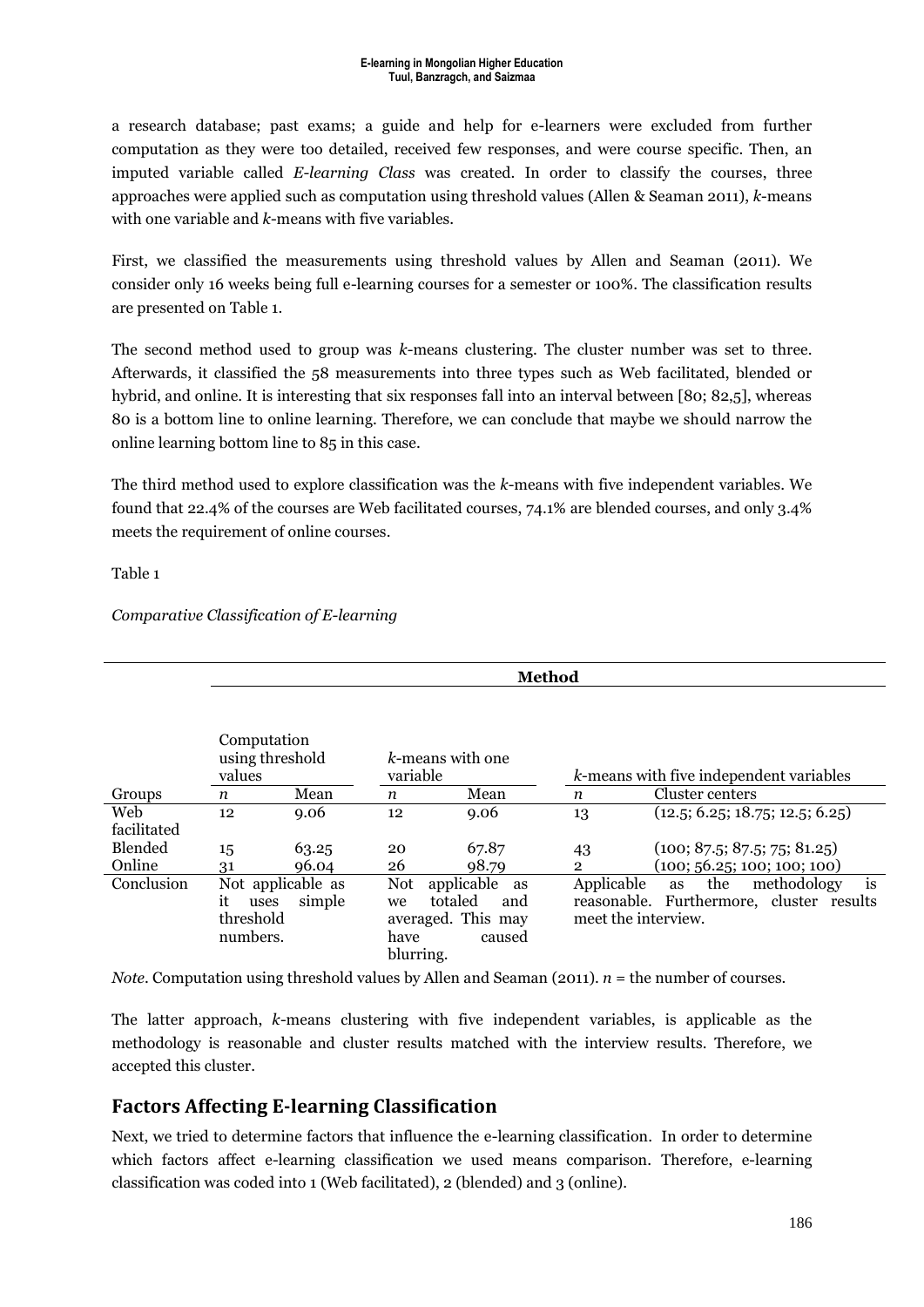In the third method, where we used *k*-means with five independent variables, the factors displayed in Table 2 have influence on e-learning classification. The significance levels were achieved by using analysis of variance (ANOVA) tests.

Table 2

*Factors Affecting E-learning Classification*

| <b>Factor</b>                                            | <i>F</i> -value |              | <i>p</i> -value |
|----------------------------------------------------------|-----------------|--------------|-----------------|
| Position                                                 | 2.44            | 6            | .037            |
| <b>LMS</b>                                               | 2.75            | 3            | .050            |
| Master degree courses                                    | 3.30            | $\mathbf{2}$ | .049            |
| Team composition                                         | 2.68            | 4            | .041            |
| Expected lifetime of e-<br>course                        | 3.15            | 5            | .015            |
| Marking down<br>assignments in face-<br>to-face learning | 2.66            | 4            | .045            |

Senior lecturers and lecturers, who have the highest workload, had the highest tendency to develop elearning. Professors, associate professors, and department heads had an average tendency to develop e-learning. Assistant lecturers and researchers (other) had a lower tendency to develop e-learning.

Lecturers of the universities with in-house developed LMS have a tendency to develop e-learning. Some Details of statistical analysis are shown in Annex 1.

The report on masters degree courses showed an upward trend. As the course specialization level increases, the tendency to develop e-course increases. The more specialized the course, the greater the tendency was to shift to e-learning.

Team composition was essential in the development of e-learning. Team leadership was significant.

The expected lifetime of e-learning reflects in positive way. The study showed that e-learning was used for an average of four to five years with a mean of 1.81.

We conducted regression analysis, as the mean of "master degree courses" showed trend. The following relationship was found as a result of regression. The constant was 1.095 and unstandardized coefficient was 0.26 (see Equation 1). This means that as master's course subjects shifted from basic to professional to specialized, the lecturer's motivation or willingness to incorporate e-learning increased by 26%.

Image 1: regression analysis

 $y = 1.095 + 0.26x + \varepsilon$ ;  $R^2 = 0.16$ <br>where y the tendency to develop e - learning,  $y = 1.095 + 0.26x + \varepsilon$ ;  $R^2 = 0.16$ 

x is the level of master course specialization,

 $\varepsilon$  is residual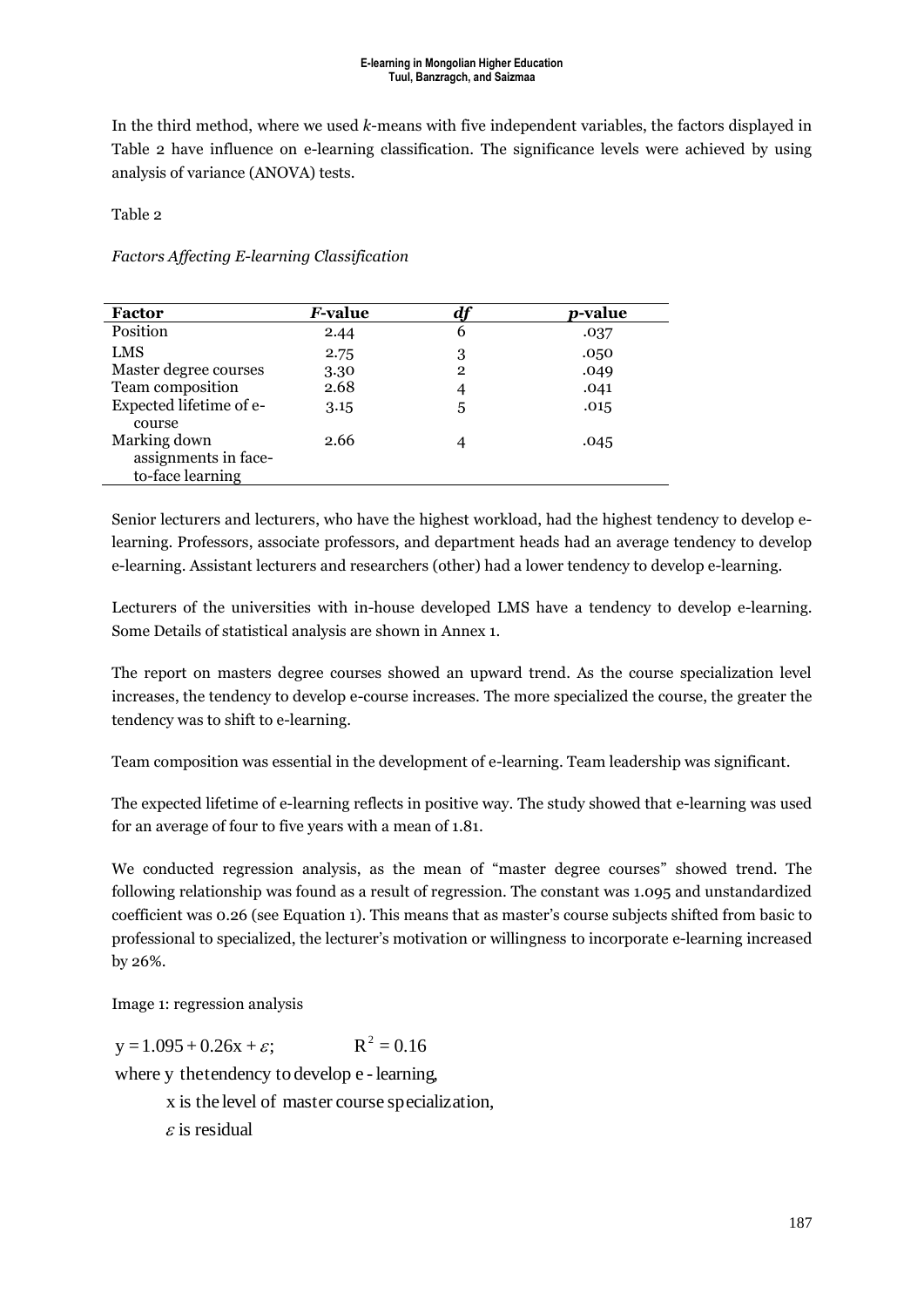Table 3

#### *Regression Analysis Coefficients*<sup>a</sup>

| Model                                                          | d Coefficients |       | Unstandardize Standardized<br><b>Coefficients</b> |           |       |
|----------------------------------------------------------------|----------------|-------|---------------------------------------------------|-----------|-------|
|                                                                |                | Std.  |                                                   | t-        | P     |
|                                                                | B              | Error | Beta                                              | statistic | value |
| (Constant)                                                     | 1.095          | .264  |                                                   | 4.141     | .000  |
| For which educational level do<br>you use e-learning? [master] | .262           | .101  | .406                                              | 2.588     | .014  |

Note. <sup>a</sup>Dependent Variable: Cluster Number of Case. *bPredictors:* (Constant), 19. For which educational level do you use e-learning? [master]

#### Table 4

#### *Results of the ANOVA*<sup>a</sup> test

|            | Sum of         |    | Mean   | $\bm{F}$ - |                   |
|------------|----------------|----|--------|------------|-------------------|
| Model      | <b>Squares</b> | df | Square | statistic  | <i>p</i> -value   |
| Regression | 1.440          |    | 1.440  | 6.700      | .014 <sup>b</sup> |
| Residual   | 7.310          | 34 | .215   |            |                   |
| Total      | 8.750          | 35 |        |            |                   |

*Note*. <sup>a</sup>Dependent Variable: Cluster Number of Case. **bPredictors:** (Constant), 19. For which educational level do you use e-learning? [master]

Only masters by coursework are practiced in Mongolia. There is scarce financial assistantship for graduate students and majority of them are part time. The family and work commitments have to be addressed alongside studies. Therefore, the e-learning programs are in high demand for adults to overcome time and space limitations.

This is in line with survey findings where 19 tertiary education institutions from 13 countries participated (Center for Educational Research and Innovation, 2005). The survey concluded that whole award programs with a relevant online presence were more common at the postgraduate level to meet the demand of experienced learners wishing to combine work, family, and study.

## **E-course Development Time vs. preparation to Face-to-Face Learning**

In order to calculate the time devoted to each of the activities, the mean values were calculated.

For e-learning, the most time consuming activities were the development of student e-learning manuals (12.92 days), development of trial versions of e-courses (12.49 days), and improvement based on trial results (12.19 days). On average, lecturers spent 295.5 days to develop an e-course. This is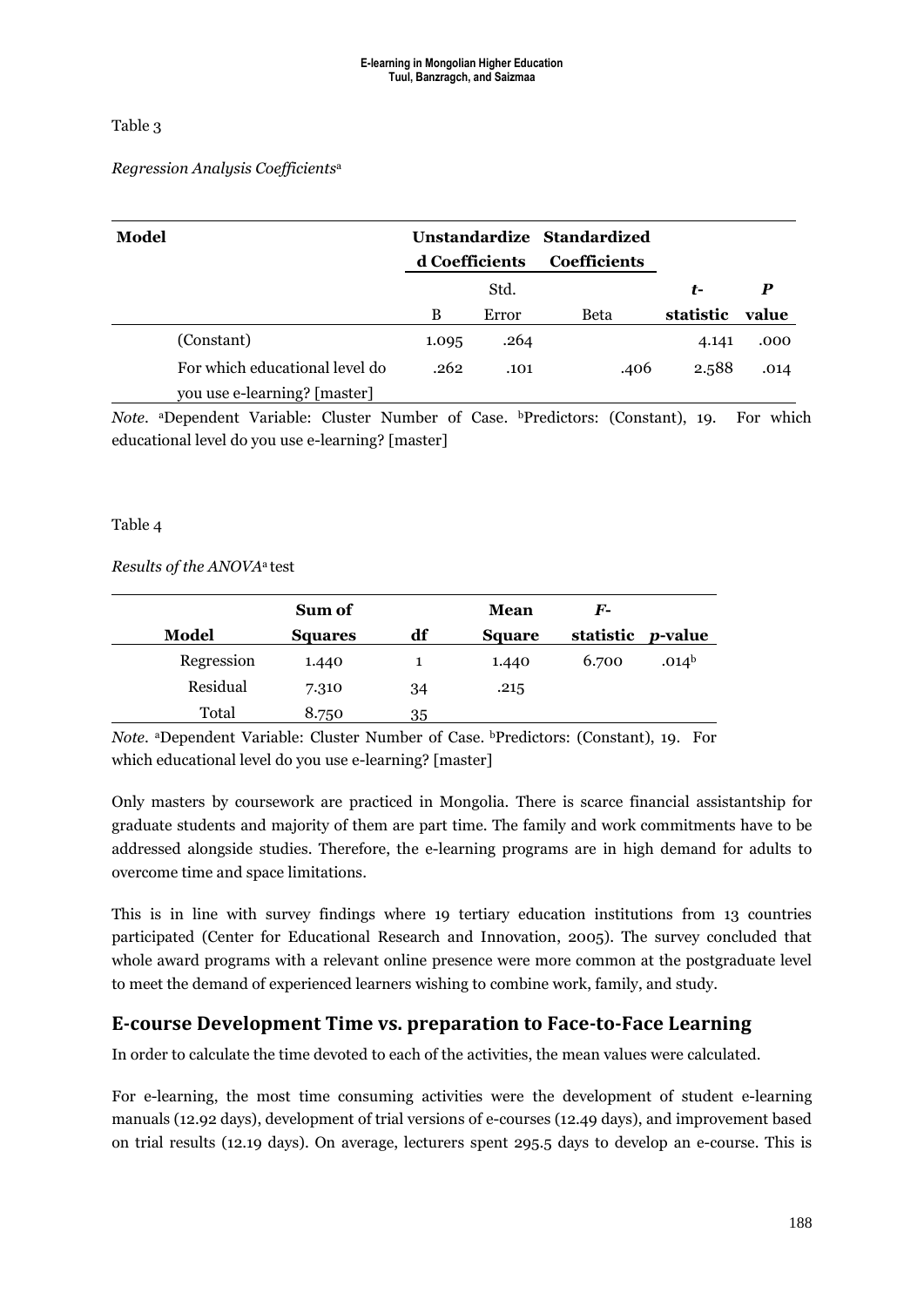longer than that of the design (one to two months) and production (two to six months) of MOOCs (Hochschulrektorenkonferenz, June 2014).

In face-to-face learning, the most time consuming activities were curriculum development (2.5 days) and developing final exams (2.5 days). On average, lecturers spent 90.35 days for face-to-face teaching.

## **The Interview and Document Analysis Results**

Document analysis revealed that there is lack of policy and regulation. Article 8.1 of the Law on Education of Mongolia states that formal education can be in day, evening, and external forms. The universities conduct distance learning using this article. The only document in force is the *Policy on ICT in Education Sector 2012–2016* approved by order A24 of the Minister of Education, Culture and Science on September 20, 2012. In the framework of the second objective to integrate learning with ICTs, the following activities are planned: develop standard requirements for the e-learning courses from teaching and ICT perspectives; establish independent organization in charge of e-learning, teaching, and learning; adopt creative commons license and enable open source courseware; policy support for higher education institutions that are developing open courses, enabling access to open course wares, developing distance learning infrastructure for common use; and introduce mobile learning. The policy has well developed monitoring indicators, where 10 out of 50 are relevant to the International Standard Classification on Education (ISCED) level 6 education.

Documents such as *ICT Vision up to 2010*, *National Program on Distance Education 2002–2010*, *The Introduction of ICT into Education Sector up to 2010*, *E-Mongolia 2005–2012* have expired. The legislative framework needs to coordinate the market demand and global trend. The clear and concise recognition of e-learning, its quality assurance is essential to new regulation. As outlined in a comparative study of quality assurance in Asian distance education, Mongolia needs to set quality assurance criteria for both face-to-face and distance learning institutions (Jung, Wong, Li, Sanjaa, & Belawati, 2011).

The interview revealed lecturers' assessment, future direction, thoughts, and concerns about elearning.

One lecturer described it that "The whole distance learning programs rely on single provision from law on education. To introduce e-learning with credits in higher education institutions, government shall issue detailed regulation." [D4]

One lecturer revealed that "my master students work at remote mining site still can attend the class, do the lab work and submit assignments. This is a huge benefit for the energy engineers." [D6]

A team leader of the project from Mongolian university of science and technology (MUST) informed that some university lecturers felt sensitive over their intellectual property rights. To deal with it MUST organized series of workshops on e-learning and intellectual property rights and issued recommendations on adoption of creative commons. [D5] Authors believe that faculty members hiring guide and fixed term employment contract shall reflect intellectual property rights of universities.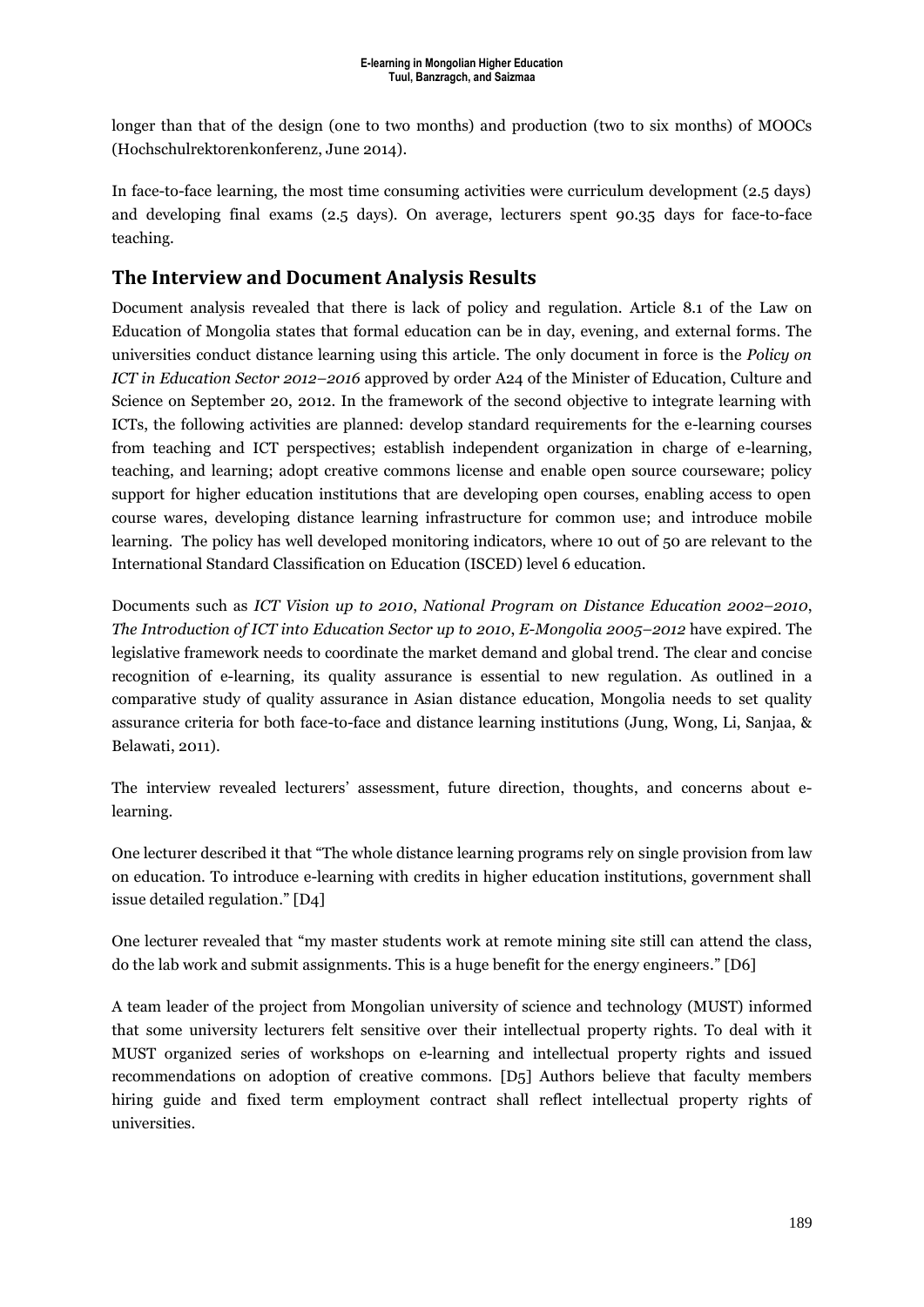"The e-learning institute said that 'because we engineering university, we used mainly internal resources. Lecturers provided the curriculum, supplied materials and supervised execution of students, who did technical work for the e-learning. On the other hand, students did some technical assignments by working on e-learning projects" [D1]

One manager said that "Leadership is essential for e-learning development. It is win-win situation where faculty members, students and university benefitted from this initiative" [D2].

MULS said that development of e-learning serves as one of the performance indicators for the faculty members.

Table 5 presents a summary of university policies on e-learning.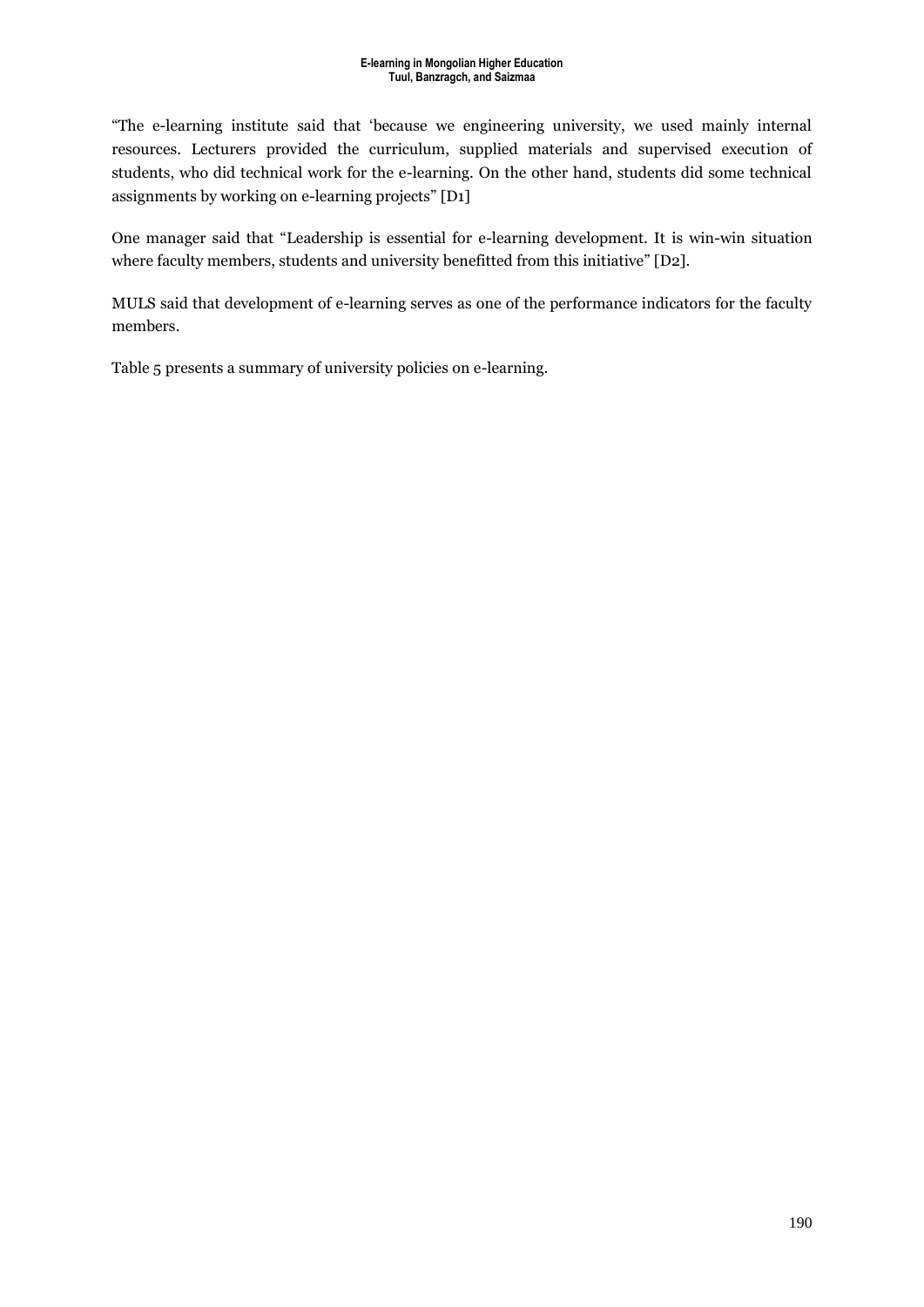### Table 5

#### *Summary of University Policies on E-learning*

|                                                                    |          | Number   |                                              |                                                                             |                                          |                                                                                       |                                                                                                                                                                                                                                                                              |                                                                                               |
|--------------------------------------------------------------------|----------|----------|----------------------------------------------|-----------------------------------------------------------------------------|------------------------------------------|---------------------------------------------------------------------------------------|------------------------------------------------------------------------------------------------------------------------------------------------------------------------------------------------------------------------------------------------------------------------------|-----------------------------------------------------------------------------------------------|
|                                                                    | Number   | of       | E-learning                                   |                                                                             |                                          |                                                                                       |                                                                                                                                                                                                                                                                              |                                                                                               |
| Name of                                                            | of       | Master   | Policy or                                    | <b>IPRs</b> Policy or                                                       |                                          | Center of Faculty                                                                     |                                                                                                                                                                                                                                                                              |                                                                                               |
| Institution                                                        | Students | Students | Guideline                                    | <b>Strategy</b>                                                             | <b>LMS</b>                               | Development                                                                           | <b>Financial Incentives</b>                                                                                                                                                                                                                                                  | <b>Note</b>                                                                                   |
| Mongolian<br>National<br>University                                | 22,514   | 3,362    | N <sub>0</sub>                               | Yes, University<br>guideline on<br>IPRs, August 31,<br>2012                 | SiSi-<br>locally<br>developed<br>system  | N <sub>0</sub>                                                                        | The article 16 of the Guideline of<br>Faculty Member Position,<br>Performance Evaluation states that<br>student center shall determine the<br>workload of the lecturer who<br>developed e-learning (approved by<br>Presidential Order #652<br>of December 7, 2012, annex 4). | It is an unclear<br>regulation. We<br>have not been able<br>to find any<br>practice in place. |
| Mongolian<br>University<br>for<br>Science<br>and<br>Technolog<br>y | 23,110   | 2,044    | E-learning<br>program<br>approved in<br>2007 | Yes, University<br>guideline on<br>IPRs, October<br>23, 2012                | UniMIS<br>locally<br>developed<br>system | Yes, E-learning<br>institute                                                          | From 2011 to 2012 up to 500,000<br>tugrics per course were given to<br>lecturers.                                                                                                                                                                                            | There were 285 e-<br>tools developed<br>from 2007 to 2012<br>(Төрбат, 2012).                  |
| Mongolian<br>University<br>of Life<br>Sciences                     | 11,507   | 2,158    | E-learning<br>program<br>adopted in<br>2009  | Has extension<br>center since<br>2006 for IPRs.                             |                                          | N <sub>0</sub>                                                                        | Part of teaching duty                                                                                                                                                                                                                                                        | Development of e-<br>learning serves as<br>a performance<br>indicator.                        |
| Mongolian<br>National<br>University<br>of Health<br>Sciences       | 8,139    | 1,317    | N <sub>0</sub>                               | Yes, University<br>guideline on<br>IPRs and<br>technology<br>transfer, 2013 |                                          | No. IT department<br>provides<br>assistance                                           | Part of teaching duty                                                                                                                                                                                                                                                        | Applied in the<br>medical<br>practitioner or<br>intern studies.                               |
| Mongolian<br>University<br>of<br>Education                         | 12,128   | 1,138    |                                              | Unknown                                                                     | Moodle                                   | No. provided<br>training to faculty<br>members via<br>cooperation with<br><b>MUST</b> | Competition on the best e-learning<br>material was organized in<br>November 2014. In finals there<br>were 18 e-tools selected (Mongolian<br>State University of Education).                                                                                                  | Intends to<br>establish distance<br>learning center for<br>in-service teacher<br>training.    |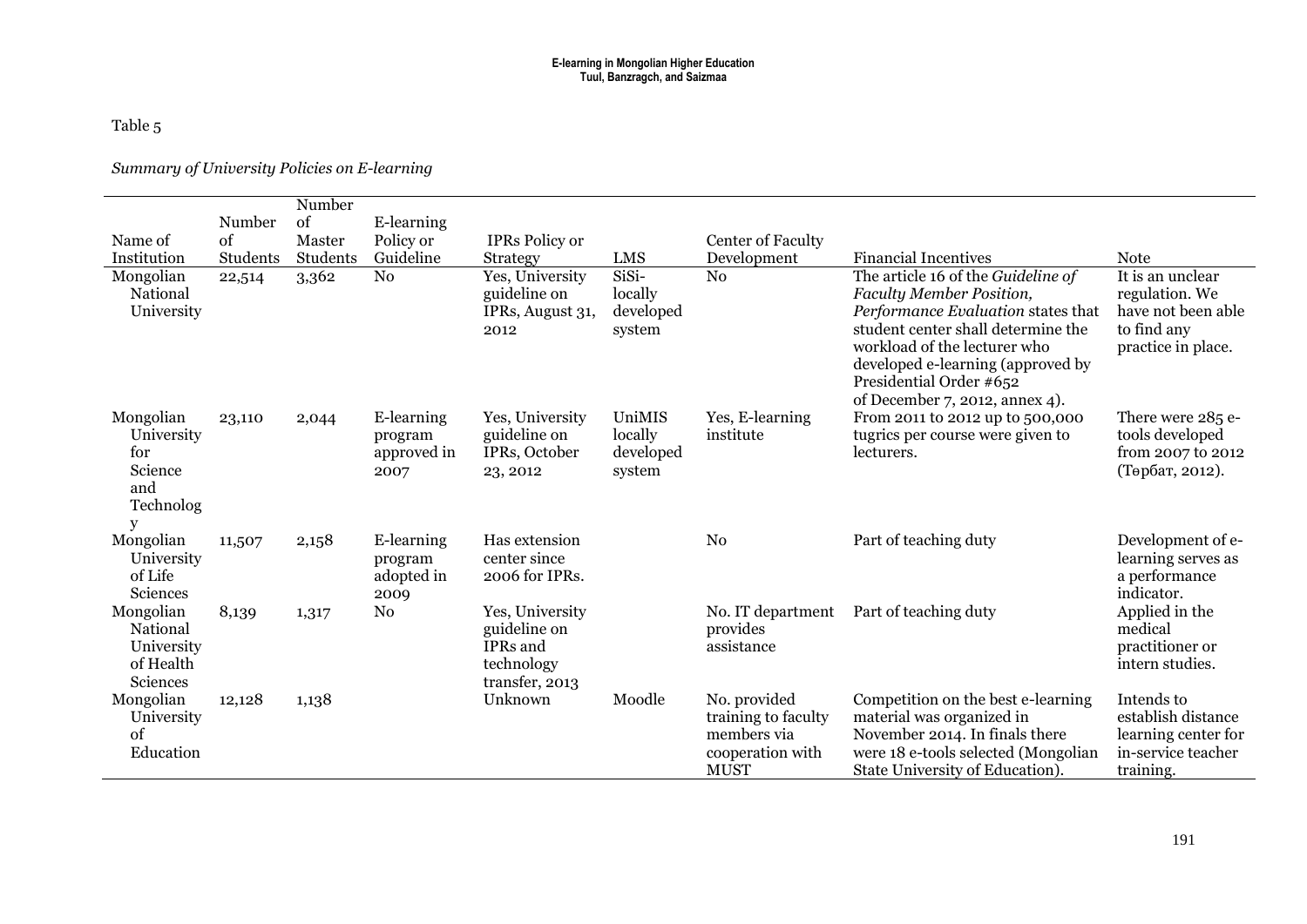## **Conclusion**

E-learning in higher education in Mongolia is in its early stage of development. We determined what factors influence the e-learning type classification and how time consuming e-learning is in the course development stage in comparison to that of face-to-face learning?

Three approaches such as computation using threshold values (Allen & Seaman, 2011), *k*-means clustering with one variable and *k*-means clustering with five independent variables were used to classify courses. The latter approach is applicable as the methodology is reasonable and cluster results matched with the results of the interview.

We attempted to classify them using *k*-means with five independent variables and found that 22.4% of the courses are Web facilitated courses, 74.1% are blended courses, and only 3.4% meet the requirement of online courses.

A study limitation is that key stakeholders such as students have not participated in the study. The study represents a snapshot of the higher education sector. The differences between universities and fields of science were explored. However, due to the small sample size it did not show a significant difference. It could be subject to future research.

Afterwards, we tried to determine the factors that influence e-learning classification. The variables such as lecturers' position, LMS, master's degree courses out of all levels of tertiary education, team leadership, expected lifetime of e-course and marking down assignments in face-to-face learning showed significant influence to e-learning classification. Out of the variables, only masters's degree course level proved to be significant with a coefficient of 0.26 and a constant of 1.095. This means that as master's course subjects shifted from basic, professional to specialized, the lecturer's motivation or willingness increased by 26%.

The intellectual property rights of universities shall be enforced. At a national level, there shall be a clear and concise article on recognition of e-learning as a form of learning and to ensure e-learning degree acceptance in the law on higher education. The legislative framework needs to coordinate the market demand and global trend and shall be enforced in sectoral and institutional levels. The quality accreditation is an essential step for future development.

At an institutional level, the majority of e-courses were initiated by lecturers. Only very few universities have centers for teaching excellence or e-learning institutes that can provide training and hands-on assistance.

## **References**

- Asian Development Bank Institute. (2010). Economic shocks and higher education reform: People's Republic of China, Mongolia, and Viet Nam. Mahwah, New Jersey; London: Lawrence Erlbaum.
- Allen, I. E., & Seaman, J. (2011). Going the distance: Online education in the United States, 2011. Wellesley, MA: Babson Survey Research Group.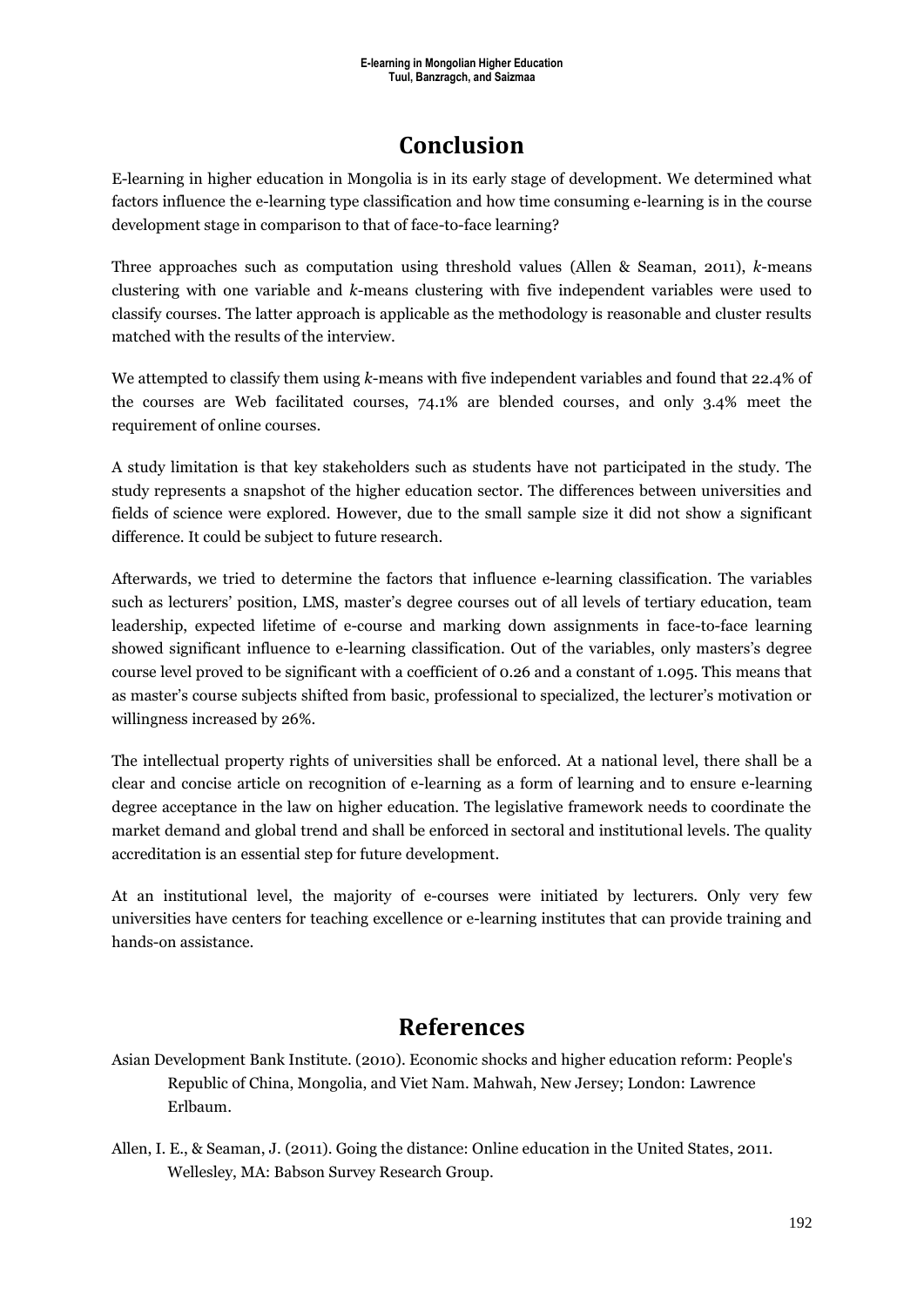- Center for Educational Research and Innovation (CERI). (2005). Elearning in tertiary education: Where do we stand? , OECD publishing.
- Creswell, J. W. (2012). Educational research: Planning, conducting and evaluating quantitative and qualitative research (4th ed.). Boston, MA: Pearson Education.
- Government of Mongolia, (2006). The State budget, Retrieved from *[http://www.legalinfo.mn](http://www.legalinfo.mn/)*
- Hochschulrektorenkonferenz. (2014, June). The potential and problems of MOOCs: MOOCs in the context of digital teaching. Bonn, Germany: German Rectors' Conference.
- International Trade Union. (2014). Measuring the information society report. Geneva Switzerland: ITU.
- International Trade Union & the United Nations Educational, Scientific & Cultural Organization. (Sep., 2013). The state of broadband 2013: Universalizing broadband. Geneva, Switzerland: The Broadband Commission for Digital Development.
- Jung, I., Wong, T. M., Li, C., Sanjaa, B., & Belawati, T. (2011). Quality assurance in Asian distance education: Diverse approaches and common culture. The International Review of Research in Open and Distributed Learning, 12(6), 63-83. Retrieved from [http://www.irrodl.org/index.php/irrodl/article/view/991/1953.](http://www.irrodl.org/index.php/irrodl/article/view/991/1953)
- Ministry of education and science. (2015, February 1). Statistical bulletin of education and science sector. Retrieved from [http://www.meds.gov.mn/HigherSta1415.](http://www.meds.gov.mn/HigherSta1415)
- Mongolian State University of Education. (n.d.). Retrieved on January 3, 2015, from [http://msue.edu.mn/index.php?module=menu&cmd=content&id=1274&menu\\_id=121.](http://msue.edu.mn/index.php?module=menu&cmd=content&id=1274&menu_id=121)
- Organisation for Economic Co-operation and Development. (2002). Definition and selection of key competencies: theoritical and conceptual foundations. Neuchatel: Swiss Federation Statistical office.
- Organisation for Economic Co-operation and Development. (2007). Revised field of science and technology (fos) classification in the Frascati manual (DSTI/EAS/STP/NESTI(2006)19/FINAL). OECD publishing .
- Organisation for Economic Co-operation and Development. (2008). Tertiary education for knowledge society. Paris: OECD Publishing.
- Patton, M. Q. (2001). Qualitative evaluation and research methods (3 ed.). Newbury Park, CA: Sage.
- Төрбат, P. (2012). ШУТИС-ийн E-Нээлттэй сургуулийн оюуны өмчийн зохицуулалт. ШУТҮЗ: Эрдэм шинжилгээний байгууллагын оюуны өмчийн асуудлууд, ШУТИС-ийн хэвлэлийн газар.
- Tremblay, K., Lalancette, D., & Roseveare, D. (2012). Assessment of higher education learning outcomes: Feasibility study report volume 1. Location: OECD.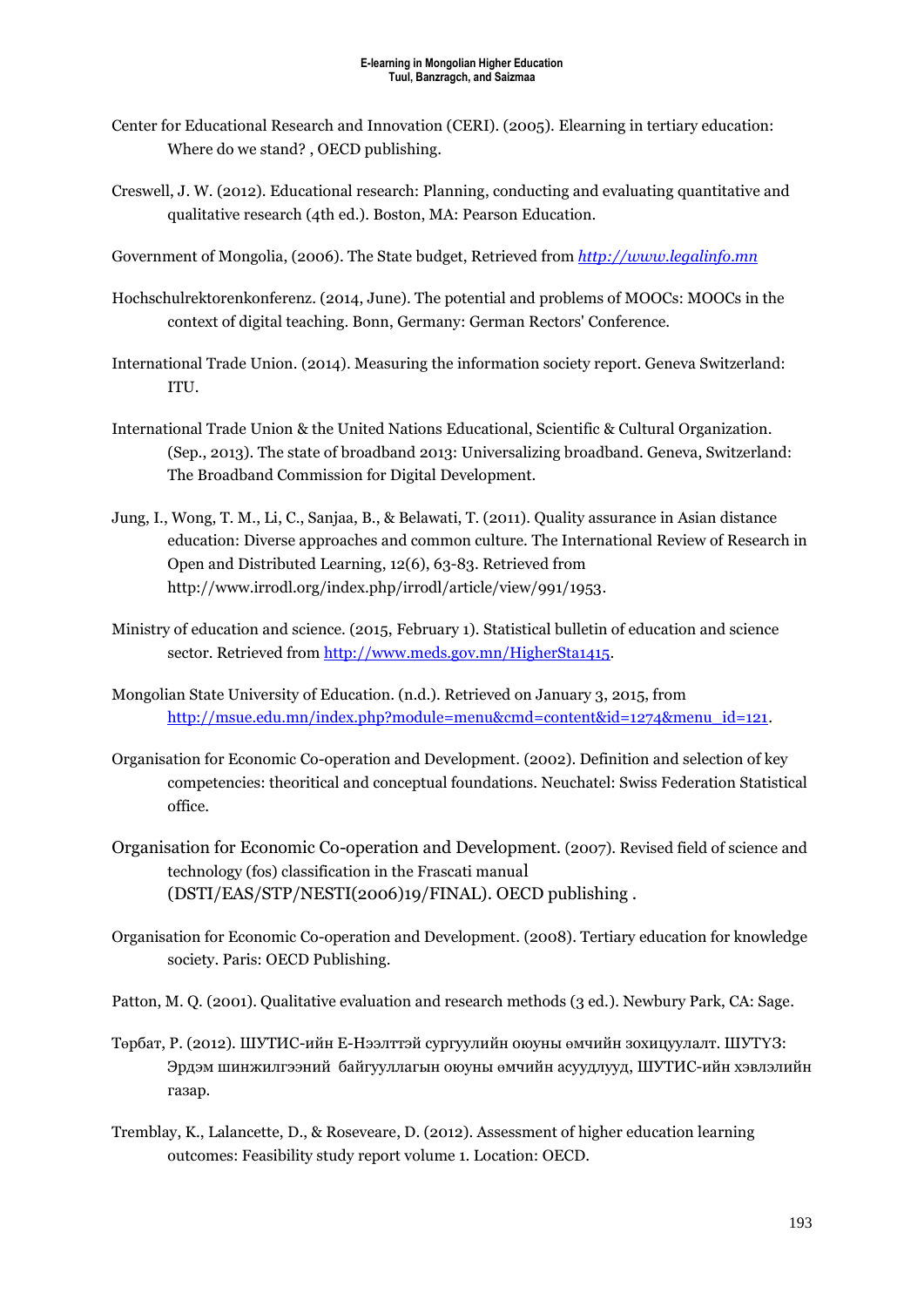World Economic Forum. (2015). The global competitiveness report 2014–2015. Geneva, Switzerland: Publisher.



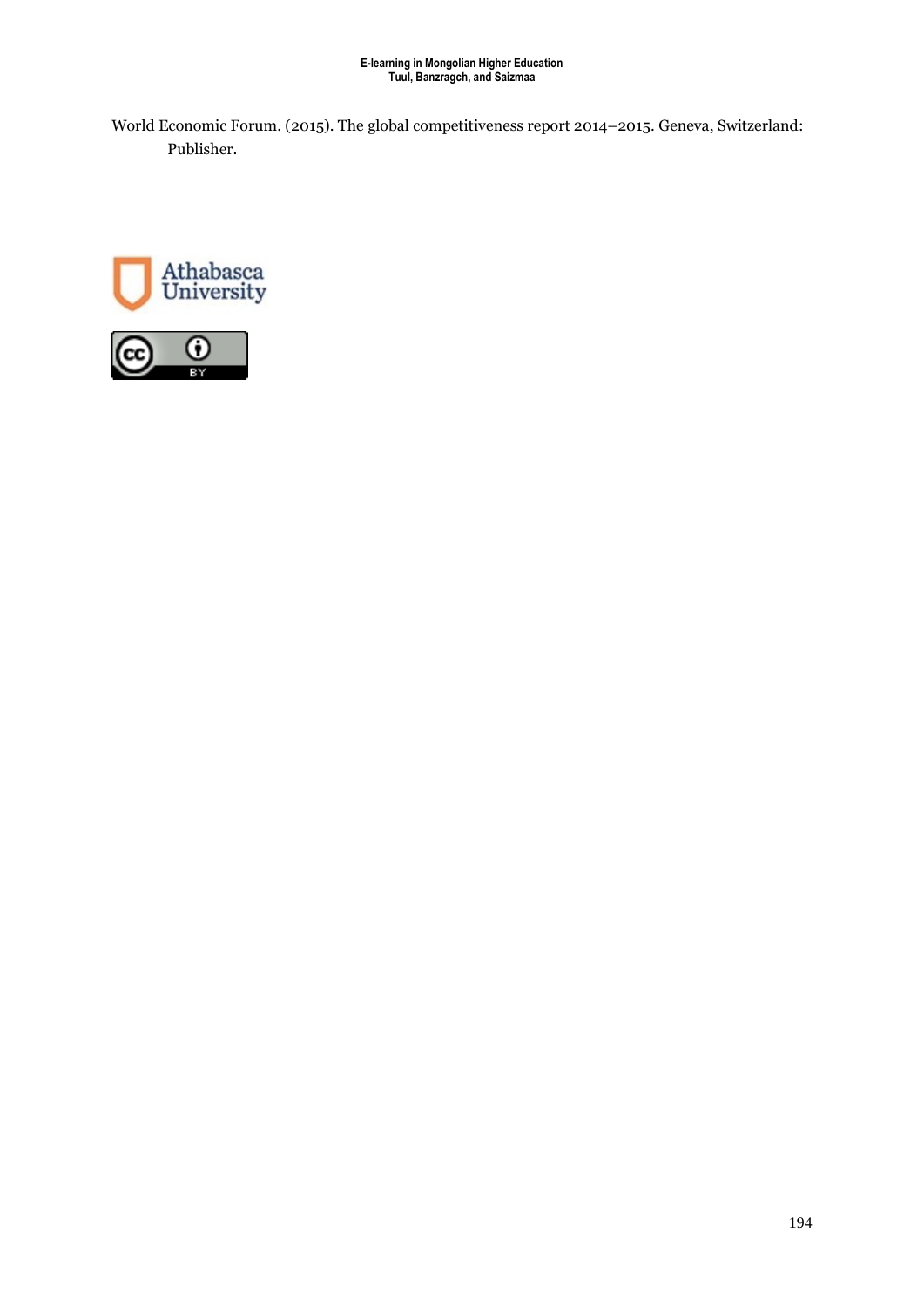## **Annex 1: Details of Statistical Analysis**

Table 2.1

Position's *Influence to e-Learning Classification*

Cluster Number of Case

| 4. Position         | Mean |    | <b>Std. Deviation</b> |
|---------------------|------|----|-----------------------|
| Head of department  | 1.60 | 5  |                       |
| Professor           | 1.86 |    | .548<br>.690          |
| Associate professor | 1.70 | 10 | .483                  |
| Senior lecturer     | 1.95 | 20 | .394                  |
| Lecturer            | 1.92 | 13 | .277                  |
| Associate Lecturer  | 1.00 |    |                       |
| Other               | 1.00 | '2 | .000                  |
| Total               | 1.81 | 58 | .476                  |

Lecturers of the universities have in house developed LMS have tendency to develop e-learning.

Table 2.2

*Having LMS has Influence to e-Learning Classification*

Cluster Number of Case

| 11. Does your university have learning management Mean<br>system? |                                             |           | Std. Deviation |
|-------------------------------------------------------------------|---------------------------------------------|-----------|----------------|
| Under development                                                 | $\begin{array}{c} 1.33 \\ 1.82 \end{array}$ |           | .516           |
| Local or Mongolian developed                                      |                                             | 33        | .465           |
| University has no LMS                                             | 2.00                                        | l8        | $-535$         |
| Other                                                             | 1.90                                        | 10        | $-316$         |
| Total                                                             | 1.81                                        | <b>57</b> | .480           |

The report on Master degree courses showed upward trend. As the course specialization level increases, the tendency to develop e-course increases. The more specialized is the course, the tendency to shift e-learning increases.

Table 2.3

*Master's Degree Course has Influence to e-Learning Classification* 

Cluster Number of Case

| 19. For which educational level do you use e-learning? Mean<br>[master] |      | <b>Std. Deviation</b> |
|-------------------------------------------------------------------------|------|-----------------------|
| General academic                                                        | 1.33 | .516                  |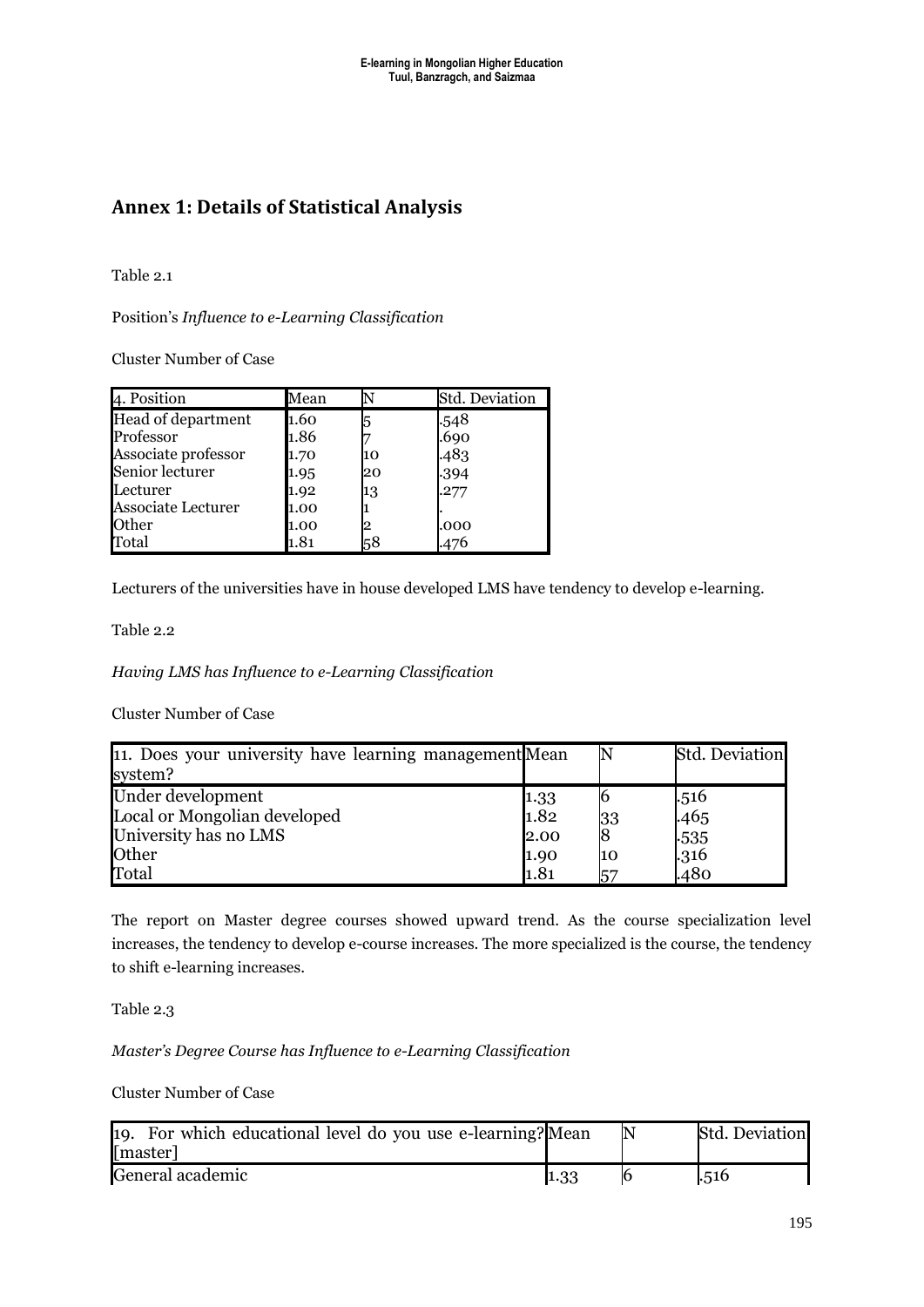| Professional | 1.67       | 16 | .516 |  |
|--------------|------------|----|------|--|
| Special      | 1.88       | 24 | 448  |  |
| Total        | 75<br>1.75 | 36 | .500 |  |

Team composition was essential in the development of e-learning. The team leadership was significant.

Table 2.4

*Team Work Influence to e-Learning Classification* 

Cluster Number of Case

| 23. Would you introduce your team? | Mean | N  | Std.      |
|------------------------------------|------|----|-----------|
|                                    |      |    | Deviation |
| N <sub>0</sub>                     | 1.78 | 41 | .475      |
| 1 person                           | 1.86 | 14 | .363      |
| 3 people                           | 3.00 |    |           |
| 4 people                           | 2.00 |    |           |
| More than 5 people                 | 1.00 |    |           |
| Total                              | 1.81 | 58 |           |

Expected lifetime of e-learning reflects in positive way. Study shows that e-learning will be used for average of 4-5 years with the total mean of 1.81.

Table 2.5

*The Expected Number of Years to Use e-Learning Material* 

Cluster Number of Case

| 27. What is the lifetime of the e- | Mean | N  | Std.      |
|------------------------------------|------|----|-----------|
| learning?                          |      |    | Deviation |
| 1-2 years                          | 1.29 |    | .488      |
| 2-3 years                          | 1.75 | 12 | .452      |
| 4-5 years                          | 1.96 | 23 | .475      |
| 6-7 years                          | 2.00 | 6  | .000      |
| 8-9 years                          | 1.60 | 5  | .548      |
| More than 10 years                 | 2.00 | 4  | .000      |
| Total                              | 1.81 | 57 | .480      |

Table 2.6

*Marking Down Assignment in Traditional Learning has Influence to e-Learning Classification*